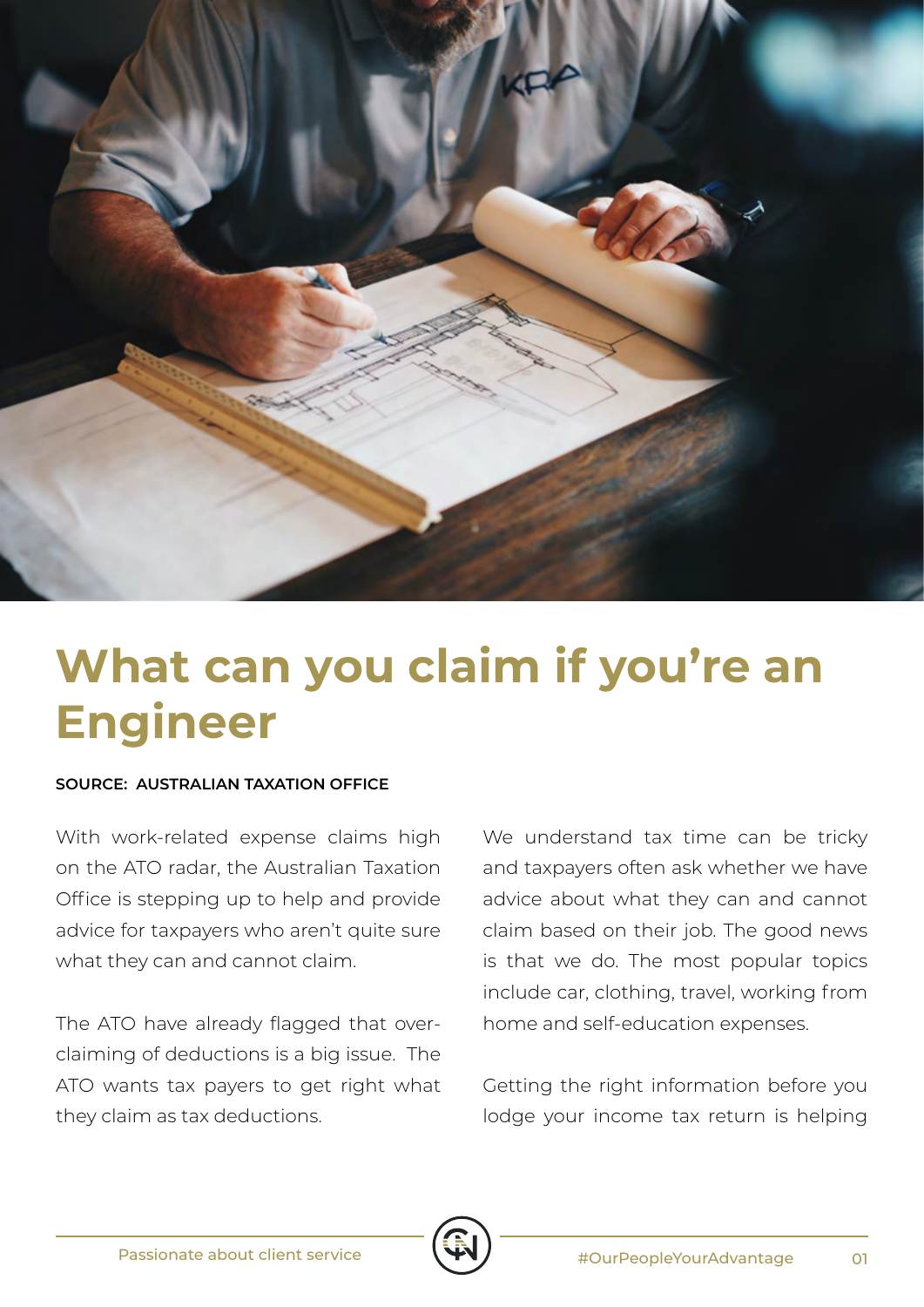our clients to get their claims right and avoid issues later on.

We want every person to have the information they need to know whether they can make a claim, to get it right, and know what records they need to keep. Understanding what you can and cannot claim will help ensure that your income tax return is processed quickly and any refund is paid as soon as possible. Most people want to lodge their income tax return with the right information and helping people to do that in the first place is the most efficient way to operate.

## **What you can and can't claim**

Each occupation has specific circumstances which affect what can and cannot be claimed. Here are some snippets from some ATO occupation guides. Remember, regardless of the occupation you are in, you can only claim the work-related part of expenses, and you must meet the three golden rules:

- You must have spent the money yourself and not been reimbursed;
- The claim must be directly related to earning your income; and
- You need a record to prove it.

## **Engineer employees: workrelated expenses**

Common deductions include the following:

- You can claim the cost of using a car you own when you drive:
	- between separate jobs on the same day – for example, travelling from your main job as a mechanical engineer to your second job as a university lecturer
	- to and from an alternate workplace for the same employer on the same day – for example, travelling from your office to a job site.
- In limited circumstances you can claim the cost of trips between home and work, where you carry bulky tools or equipment for work. You can claim a deduction for the cost of these trips if:
	- the tools or equipment are essential to perform your employment duties and you don't carry them merely as a matter of choice
	- the tools or equipment are bulky this means that because of the size and weight they are awkward to transport and can only be transported conveniently by the use of a motor vehicle
	- there is no secure storage for the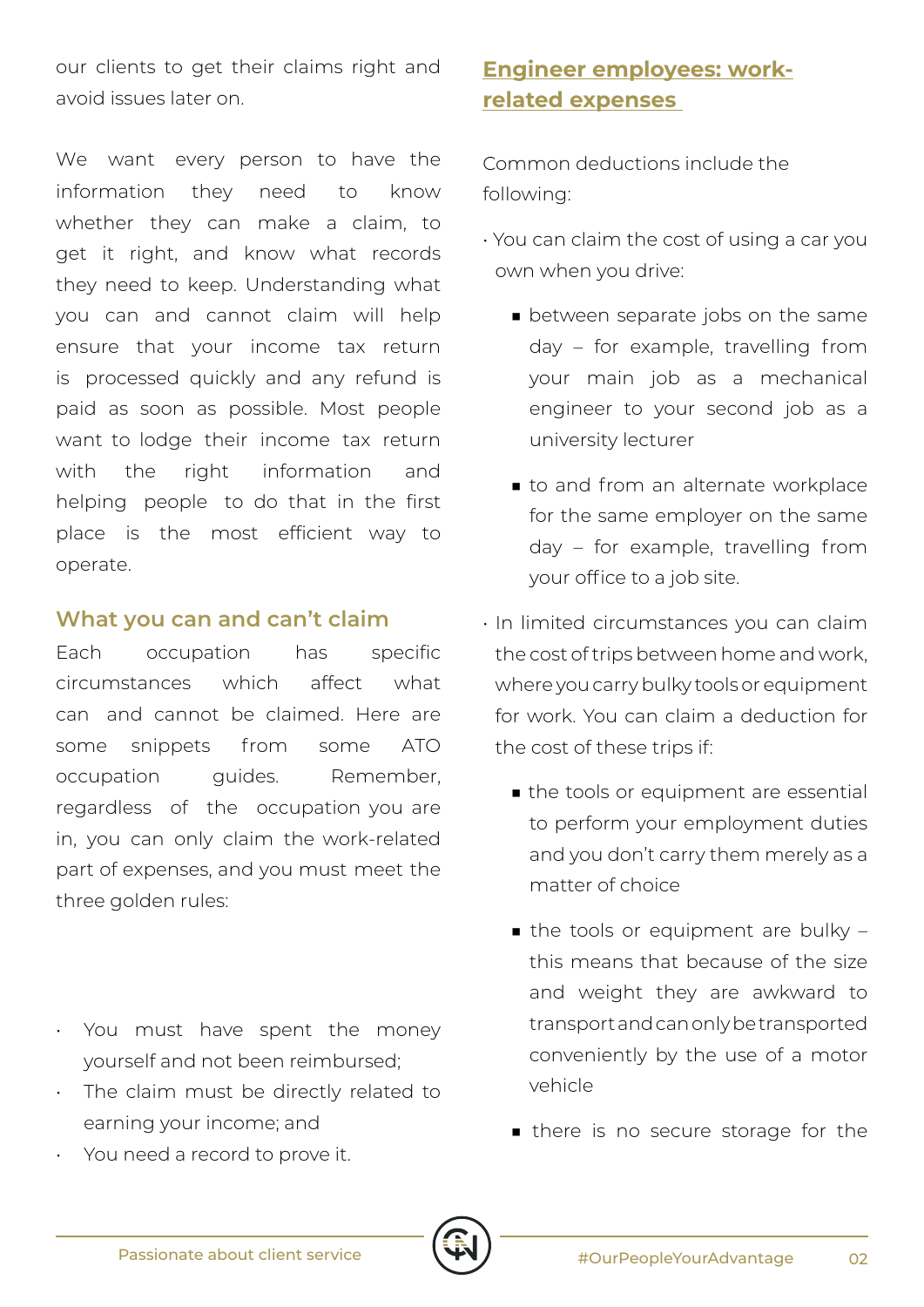items at the workplace. If you claim car expenses, you can use the logbook method or the cents per kilometre method. If you use the logbook method, you need to keep a valid logbook to determine the percentage of work-related use of your car along with evidence of your car expenses. If you use the cents per kilometre method, you need to be able to show how you calculated your work-related kilometres and be able to show that those kilometres were work related.

- You can claim the cost of buying, hiring, repairing, replacing or cleaning uniforms that are:
	- protective clothing
	- compulsory uniforms
	- non-compulsory uniforms registered with AusIndustry (check with your employer if you're unsure). You can claim clothing and footwear that you wear to protect yourself from the risk of injury or illness posed by your income-earning activities or the environment in which you carry them out. To be considered protective, the items must provide a sufficient degree of protection against that risk – for example, gloves and protective boots.
- You can claim a deduction for self-

education and study expenses if they directly relate to your current employment as an engineer and they:

- maintain or improve the skills and knowledge you need for your current duties
- result in or are likely to result in an increase in your income from your current employment
- You can claim the cost of a meal that you buy and eat when you work overtime, if you receive an overtime meal allowance under an industrial law, award or agreement and it's included in your assessable income
- You can claim the work-related portion of running expenses for your home office when you work from home, including the decline in value of your office equipment, internet costs and electricity for heating, cooling and lighting. You can only claim a deduction for the additional running costs incurred as a result of working from home. For example, if you work in your lounge room when others are also present, the cost of lighting and heating or cooling that room is not deductible because there is no additional cost for those expenses as a result of you working from home. To work out your home office expenses, you can either use a fixed rate of 52 cents per hour for each hour that you work from home or calculate your actual expenses.